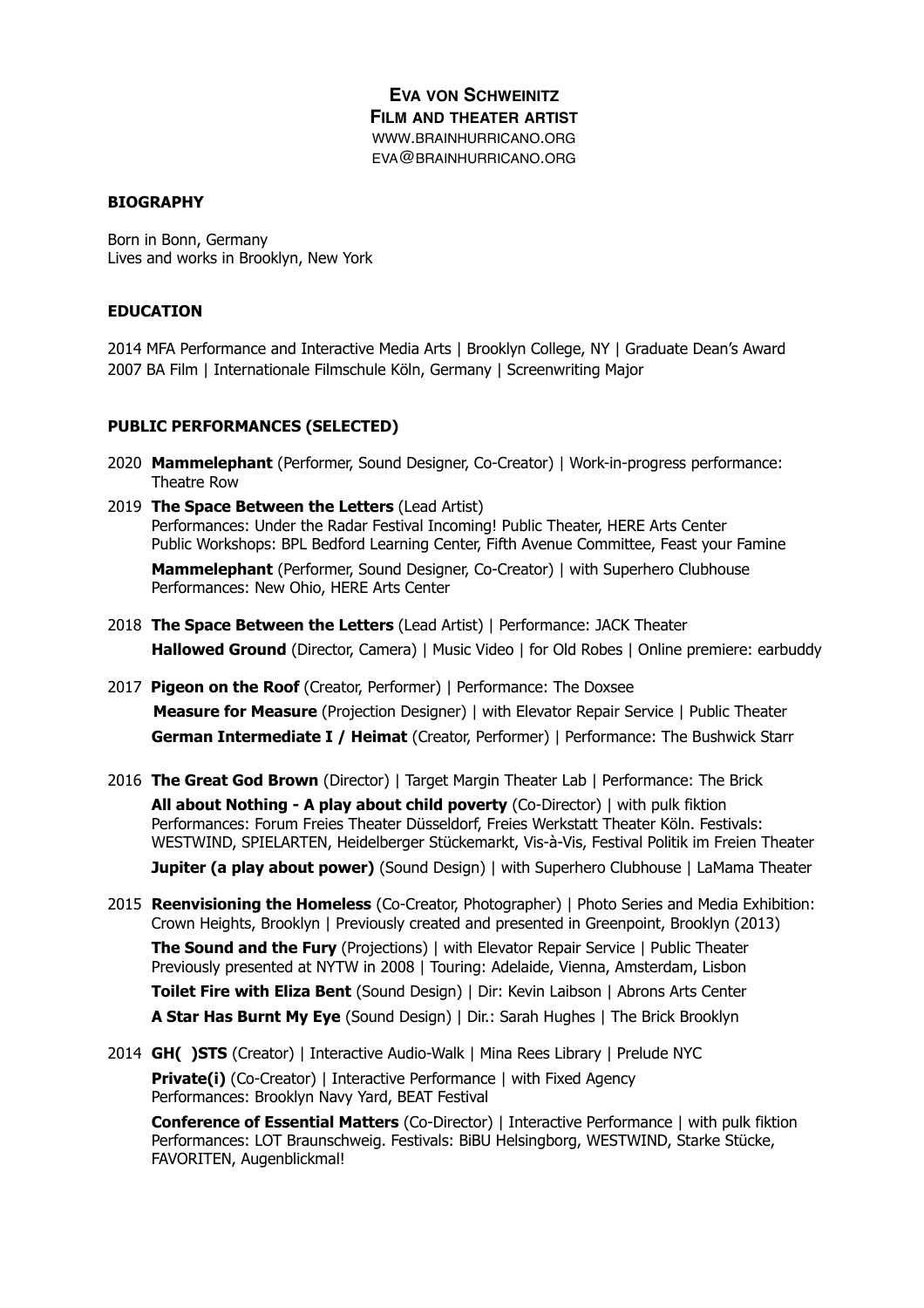#### **FILM WORKS (SELECTED)**

- 2019 **Quis** (Director New York Location) | Narrative Short Film | Dir: Dominque Lima Premiere: Mostra Produção Independente, Vitória, Brazil 2019
- 2018 **Hallowed Ground** (Director, Camera) | Music Video | for Old Robes | Online premiere: earbuddy
- 2017 **Artistic Directors on Divans Dunking Donuts** (Videographer, Editor) | 3-part Video Series created for Real Talk / Kip Talk, a live talk show format with Eliza Bent | Abrons Arts Center NYC
- 2016 **Heads or Tails** (Writer, Director, Producer) | Narrative Short Film Premiere: Palm Springs International ShortFest, Palm Springs, 2016
- 2015 **16mm House** | 16mm Loop | Installation for Old Paper Houses by Piehole | The Irondale Center
- 2014 **A Film Is A Film Is A Film** (Director, Cinematographer, Editor) | Short Documentary Film Premiere: Tribeca Film Festival, New York, 2014
- 2006 **trainer** (Director, Videographer) Video Loop. Commissioned by Int. Kurzfilmtage Oberhausen DVD-release on loop pool ping pong by Graw Böckler. interfilm Berlin, rec madrid, other
- 2005 **early hours** (Director, Videographer) | Short Documentary | Premiere: International Short Film Festival Oberhausen

#### **SCREENINGS & FESTIVALS**

Columbus International Film & Animation Festival, Columbus, OH, 2018 NYC Independent Film Festival, New York, NY, 2018 Stuttgarter Filmwinter, Stuttgart, Germany, 2017 POW Fest - Portland Oregon Women's Film Festival, Portland, OR 2017 Internationales Frauenfilmfestival Köln|Dortmund, Dortmund, Germany 2017 Twister Alley Film Festival, Woodward, OK, 2017 Austin Gay and Lesbian International Film Festival (aGLIFF), Austin, TX, 2017 Windy City International Film Festival, Chicago, IL, 2017 Out Film CT - Connecticut LGBT Film Festival, Hartford, CT, 2017 KAPOW Intergalactic Film Festival, North Hollywood, CA 2017 Los Angeles Diversity Film Festival, Los Angeles, CA 2017 Palm Springs International ShortFest, Palm Springs, CA 2016 Portland Film Festival, Portland, OR, 2016 North Carolina Gay and Lesbian Film Festival, Durham, NC 2016 Queer Film Fest Weiterstadt, Weiterstadt, Germany, 2016 Chennai Rainbow Film Festival, Chennai, India, 2016 Imagine Science Film Festival, New York, NY, 2016 Stuttgarter Filmwinter, Stuttgart, Germany, 2015 IN THE PALACE Sofia International Short Film Festival, Sofia, Bulgaria, 2015 International Film Festival of Art Milan, Milan, Italy, 2015 Tribeca Film Festival, New York, NY, 2014 Traverse City Film Festival, Traverse City, MI, 2014 Hamptons Take 2 Documentary Film Festival, Sag Harbor, NY 2014 International Short Film Festival Cyprus, Lemesos, Cyprus, 2014 CNEX Doc Festival Taiwan, Taipei, Taiwan, 2014 Aesthetica Short Film Festival, York, UK 2014 Inverness Film Festival, Inverness, Scotland 2014 Dallas Video Fest, Dallas, TX, 2014